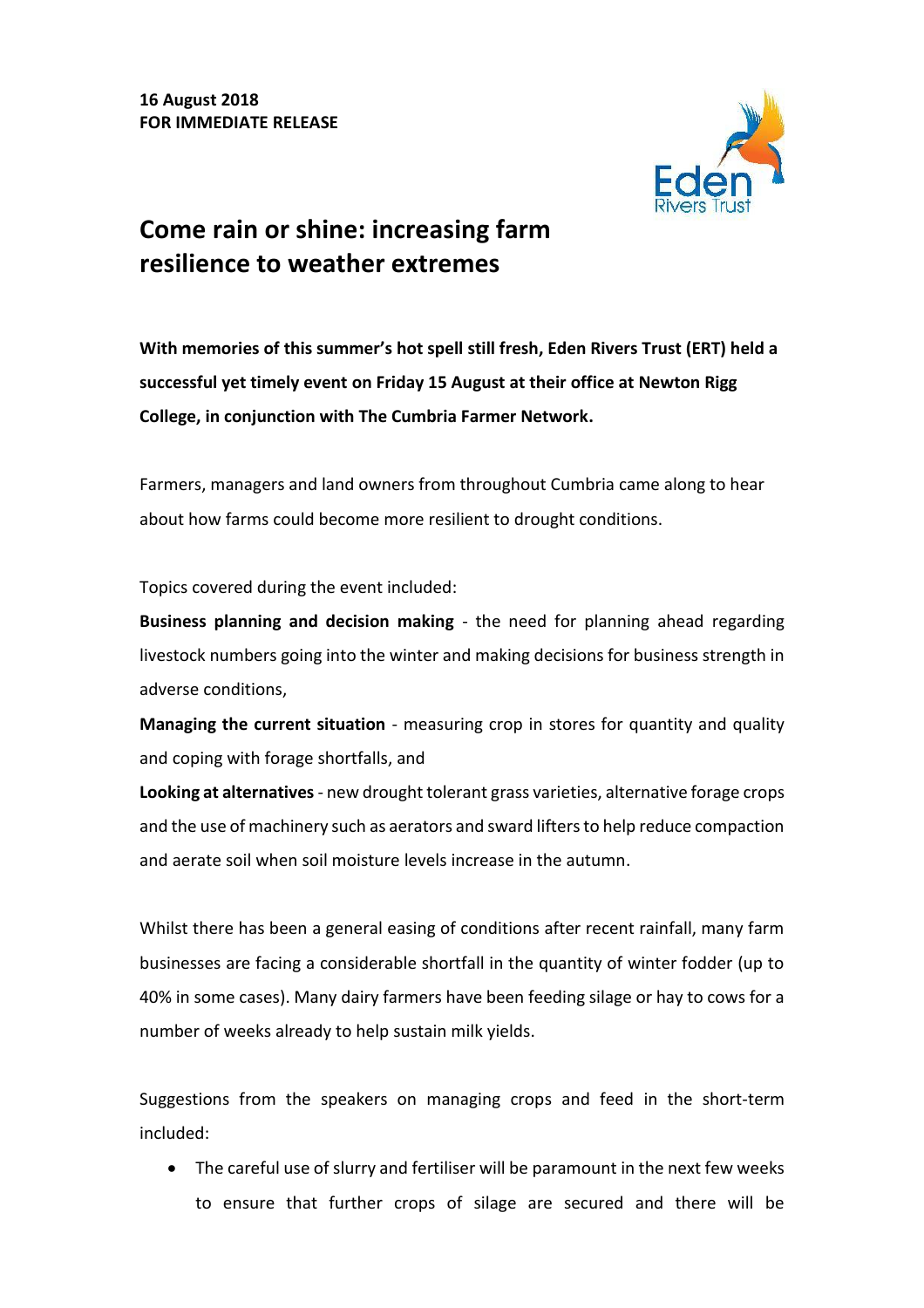opportunities to help correct forage shortfalls whilst ground conditions and soil temperatures remain favourable.

- Taking steps to secure additional feed and straw. As indicated by the recent auction prices for standing cereal crops (around £400-500/acre for spring barley and winter wheat), farmers are already doing this, however this increased cost will undoubtedly affect profitability.
- Although straw may be in short supply locally, nationally we are told that more has been baled than in recent years. Transporting it north to Cumbria will naturally incur additional costs.

In the medium term farmers attending the event were mainly concerned with ideas on how to make better use of the fodder they've already got – supplementing it with other crops, looking at alternatives, and making changes to their farming system.

A largely dry, sunny month has meant that river levels remain low and it will be some time before groundwater levels recover. Any rainfall falling now may just run off the top, evaporate or be absorbed into the soil. Soil sampling in recent days is showing that moisture is only penetrating into the ground by about an inch at most and it will be some considerable time before drains start to flow again.

This is a concern for Eden Rivers Trust as they work with farmers via Natural England's Facilitation Fund to manage water on their farm and in the riparian zone.

Andy Dyer, Farming and Conservation Officer, Eden Rivers Trust said:

*"We were delighted to partner with The Cumbria Farmer Network to host this event as in the future we may continue to face conditions similar to those which we have experienced in the last twelve months. Our work with over 50 farm businesses in the catchment is focused on looking at how to make better use of the water available, conserving water as well as the more typical management of excess water.*

*"The event underlined the importance of making informed business decisions and having an increased understanding of long-term planning that accounts for changes in climate conditions, adjustments to farming systems and developments in farming techniques and technology in order to help increase resilience.*